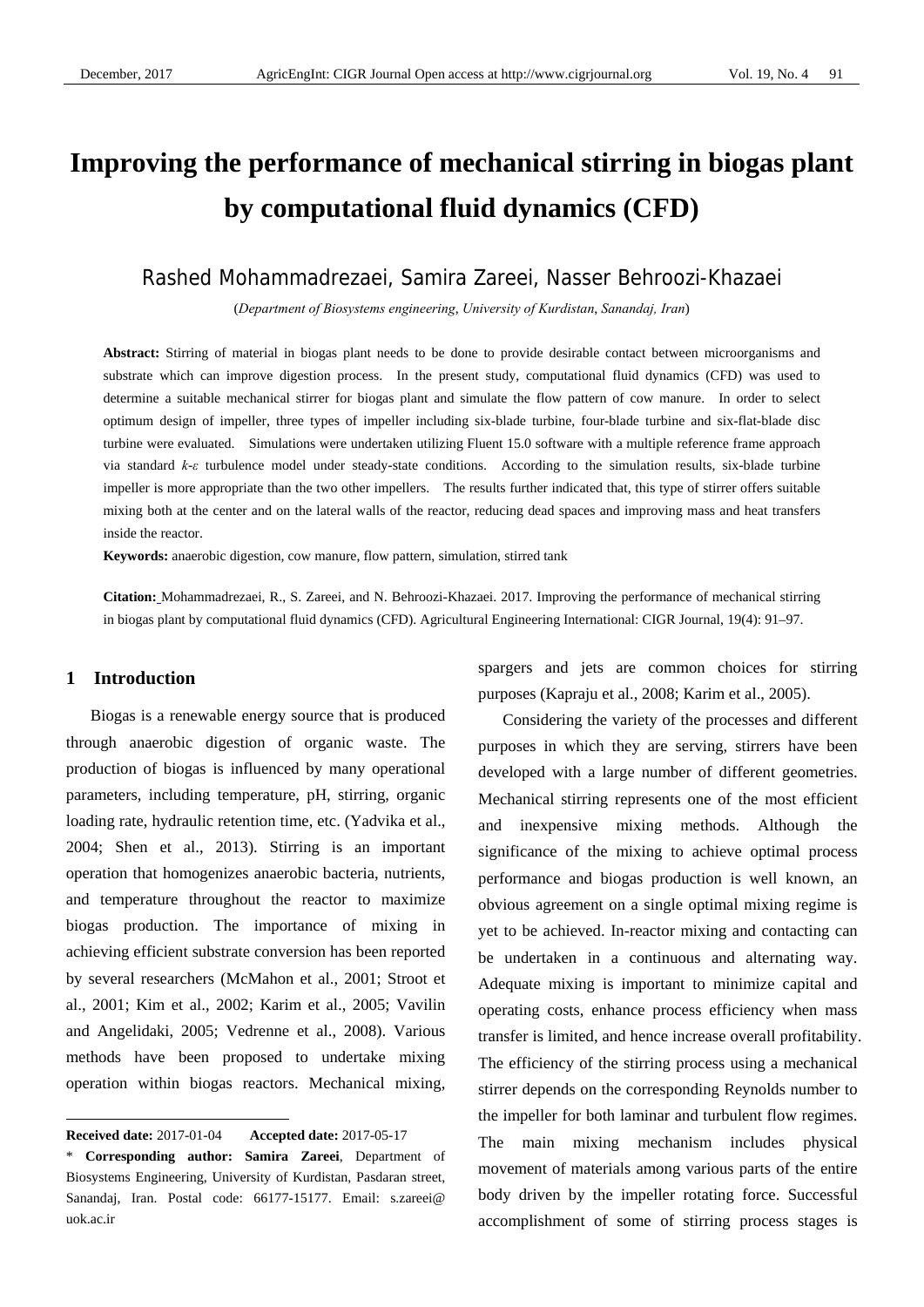related to the way the fluid is stirred and mixed. Mixing refers to the stirring of one or more non-similar materials to obtain physical and chemical uniformity. Since diffusivity in a liquid is very limited, mixing of liquids is principally performed by stirring the liquid inside a tank. Optimal design of stirrer and mixing operation efficiency represent important factors for production quality and production costs. The flow pattern in stirred tanks is a complex phenomenon as there is a turbulent rotational flow within a zone around the impeller.

In recent years, computational fluid dynamics (CFD) methods have been increasingly substituted to empirical experiments for the evaluation of flow fields and optimal flow pattern as well as impeller and tank geometries (Shekhar and Jayanti, 2002). CFD is a technique utilized to analyze systems including fluid flow, heat transfer and associated phenomena such as chemical reactions based on computer-aided simulations (Dehghani, 2008). Being a powerful methodology, CFD covers a wide spectrum of industrial and non-industrial applications. Mechanical stirred-tank reactors are widely used in industries working with multi-phase systems. Numerous industrial applications have been reported for these reactors (Nigam and Schumpe, 1996). In 2010, Shirmohammadpour et al. (2010) investigated the mixing inside a multiple-impeller industrial reactor equipped with three marine impellers, using CFD modeling technique. Li et al. (2004) studied hydrodynamic behavior of a stirred tank equipped with a curved-shaped stirrer. Their results showed that CFD simulation can be used to properly predict radial and axial velocities. Ahmed et al. (2010) studied different flow configurations in a stirred-tank gas-liquid reactor equipped with two Rushton type turbine stirrers. Ding et al. (2010) showed that the type and rotating speed of the impeller affect the resulting flow pattern significantly, and proposed optimal impeller for bio-hydrogen production accordingly. A comparison between simulation results and experimental data indicated, clearly, that the optimized impeller could achieve better velocity distribution within the reactor at lower velocities (Ding et al., 2010). Numerous factors affect the modeling of stirred-tank reactors including adequate meshing density, spatting methods, blade rotation model, and

finally, the fluid turbulence model, to name the most important ones. In spite of the fact that much research has been done on the mixing strategy in anaerobic digesters, a clear image of the effects of the mixing in anaerobic digestion in manure is not provided yet. Therefore, stirring systems are still an important component of biogas plants (Stroot et al., 2001; Karim et al., 2005). In another research, CFD was used to investigate different modes of mixing and consumed power in single and multiple digesters. Cow manure and silage maize were used as the reactor feed, with the stirred reactor serving as the digester. The results indicated that the so-called standard *k*-*ε* model outperformed other turbulence models (Zhang et al., 2016).

The effect of mixing on anaerobic digestion from manure was investigated at laboratory and pilot scales at 55ºC, wherein the effects of three mixing modes, namely continuous, alternating and minimized mixings, were studied and it was found that the mode and intensity of mixing affect anaerobic digestion of manure. The results of the research on pilot scale indicated a 7% increase in biogas performance in alternating mixing approach as compared to that of the continuous mixing approach (Kaparaju et al., 2008). In a 1.5  $m<sup>3</sup>$  reactor fed by cow manure, effects of continuous and alternating mixing on biogas production performance were investigated at the controlled temperature of 37ºC and for retention times of 10 and 20 days. The results revealed that, when the retention time was set to 10 days, the rate of backflow was of slight effect on the biogas production, with the continuous backflow failed to improve the reactor performance. Moreover, backflow was found to be of no effect on the reactor performance for the retention time of 20 days (Rico et al., 2011).

The aim of present study is to select of proper impeller design for mixing cow manure in a batch reactor using CFD.

#### **2 Materials and methods**

This study was carried out to design proper stirrer for a full-scale pilot biogas plant (1200 L) built at the Biosystems Engineering Workshop, University of Kurdistan. The reactor was built from stainless steel and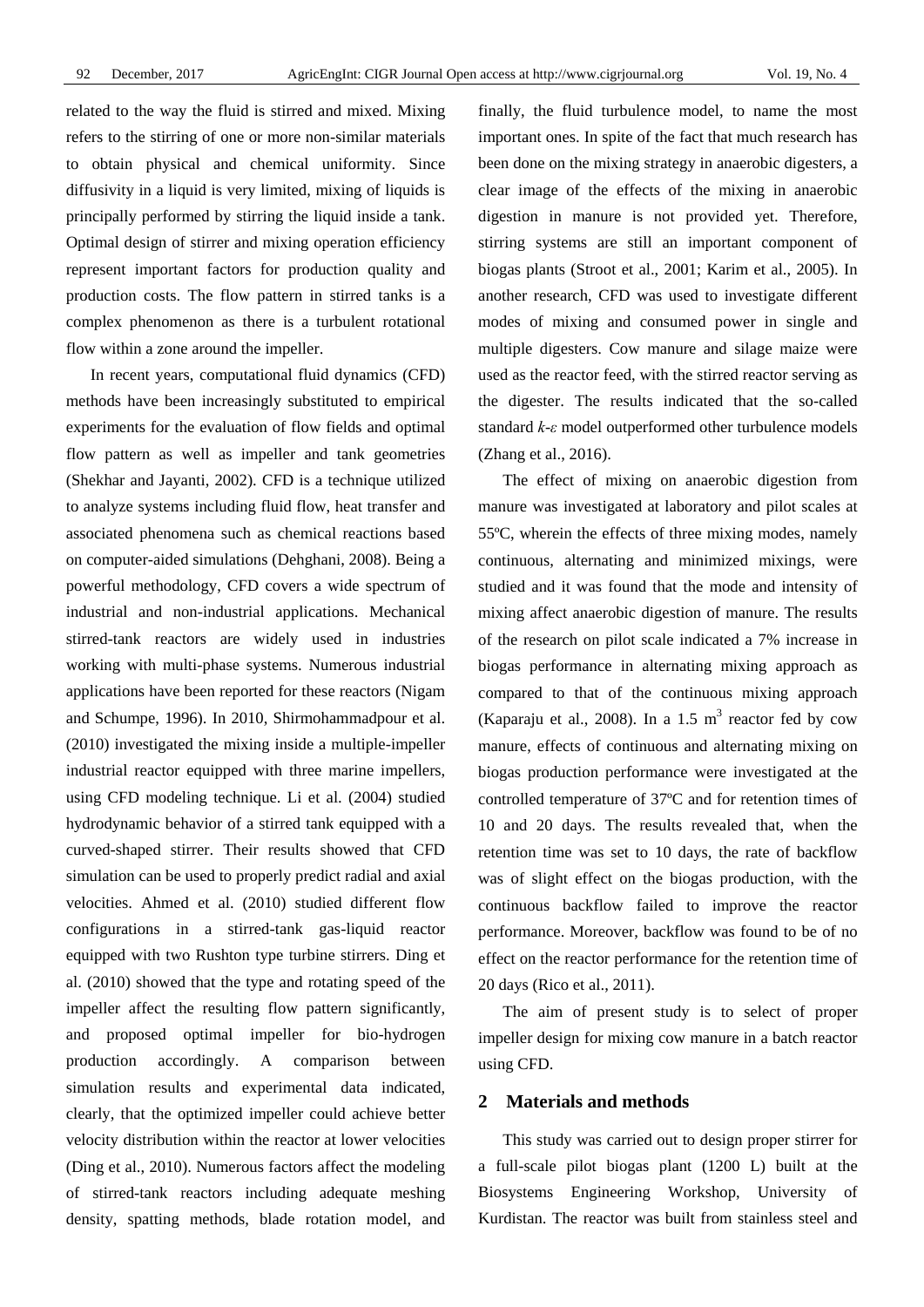operated with a working volume of 800 L. Fresh cow manure was considered as substrate for the biogas plant.

Effective stirring of fluids to provide adequate mixing and movement requires an extensive analysis of capacity, viscosity, and dynamic response of the fluid, so that based on the results of such an analysis one can obtain the corresponding stirrer's power and shaft speed as well as blade size to the considered conditions.

## **2.1 Design of impeller**

In order to select proper turbine stirrer, the corresponding impeller system should be designed properly. Further, the impeller design is in such a way that the applied shear stress to the fluid is reduced to keep the bacteria inside the reactor from being eliminated. The design encompasses the type of turbine, number of turbines, location-within-the-assembly of the blade and its diameter. For this purpose, three types of impeller were designed in the Solidworks software, on which geometry the proceeding analyses were based. Figure 1 shows three types of impeller designed including six-blade turbine impeller, four-blade turbine impeller, and six-flat-blade disc turbine impeller with a radius of 10 cm. As can be seen on the following figure, in these stirrers, a set of flat blades at a pitch angle of about 45° producing an inter axial-radial flow were used. This contributed into enhanced stirring as well as mass and heat transfer. Pitched blades are often used in bio-reactors which are sensitive to shear stress.





turbine impeller

Figure 1 A view of the three types of designed impeller

The stirrers are commonly used in non-continuous reactors, although those can be used in continuous stirred tank reactors (CSTR) as well (Li et al., 2004; Mirro and Voll, 2009). The ratio of blade diameter to reactor diameter (d/D) is an important parameter because it affects flow pattern and power input and consequently mixing efficiency. d/D values of 0.3-0.5 have been studied and used in design and operation of conventional

stirred tanks. Table 1 provides the geometrical dimensions for the designed impellers.

**Table 1 Geometrical dimensions of the designed impellers**

| Type of impeller                        | Blade<br>length,<br>cm | <b>Blade</b><br>width.<br>cm | <b>Blade</b><br>thickness.<br>cm | Blade<br>angle,<br>deg | Disc<br>diameter.<br>cm |
|-----------------------------------------|------------------------|------------------------------|----------------------------------|------------------------|-------------------------|
| six-blade turbine impeller              | 13                     | 5                            | 0.2                              | 45                     |                         |
| four-blade turbine impeller             | 13                     | 5                            | 0.2                              | 45                     |                         |
| six-flat-blade disc turbine<br>impeller |                        | 5                            | 0.2                              |                        | 30                      |

#### **2.2 Power properties**

As an important principle in choosing appropriate stirring system, consumed power by mixing process is largely dependent on the mixing intensity and fluid flow conditions. The required power to achieve a desired stirring speed depends on the frictional force and fluid movement form against the impeller rotational resistance, with the friction and fluid movement form resulted in the development of some torque on the shaft of the stirrer. Input power of a stirrer can be empirically calculated by measuring the torque (*T*) (Shirmohammadpour et al., 2010).

# **2.3 Relation between impellers' power and speed for mixing**

When designing any impeller-driven mixing system, a reasonably accurate estimation of the power/speed curve is necessary for the selection of the power unit by which the expected mixing performance can be provided. Therefore, choosing an appropriate power unit may incur high purchasing costs or increase the probability of failure due to overloading operations. However, required information can be acquired via full-scale experiments, based on which information one will be able to undertake the best design strategy (Cumby, 1990; Dickey, 2001). Power consumption of stirrer can be evaluated from Equation (1).

$$
P = 2 \pi N_i T \tag{1}
$$

where,  $P$  denotes the stirrer power (W);  $T$  is stirrer torque  $(N.m)$ , and  $N_i$  refers to the stirrer speed (rpm). When more than one fluid is stirred mechanically, corresponding Reynolds number (*NRe*) is defined as in Equation (2).

$$
N_{Re} = \frac{\rho D_i^2 N_i}{\mu} \tag{2}
$$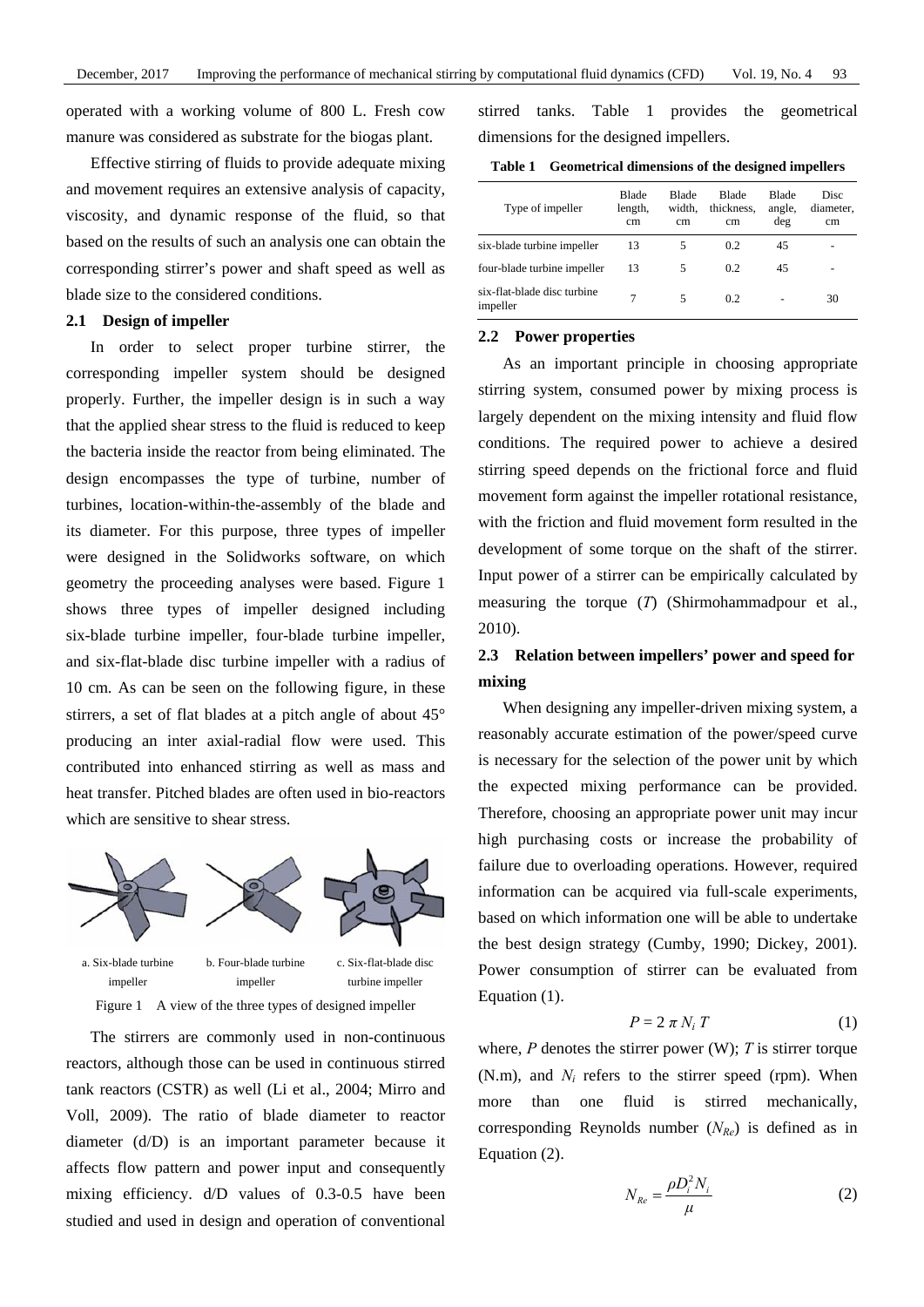where,  $N_i$  and  $D_i$  denote rotation speed (rpm) and diameter of impeller (m) and  $\rho$  is the fluid density (kg m<sup>-3</sup>). Moreover,  $\mu$  represents the fluid viscosity (Pa s) at each shear rate which can be calculated form Equation (3).

$$
\dot{\gamma} = k_s N_i \tag{3}
$$

where,  $k_s$  is the consistency coefficient (Pa s<sup>n</sup>), and *γ* is shear rate  $(s^{-1})$ . Power number  $(N_p)$  (dimensionless number) and flow number  $(N<sub>O</sub>)$  in stirred tanks can be obtained using Equation (4) and (5).

$$
N_P = \frac{P}{\rho N_i^3 D_i^5} \tag{4}
$$

$$
N_Q = \frac{Q}{N_i D_i^3} \tag{5}
$$

 $N_Q$  is the flow number (dimensionless number) and  $Q$ refers to the flow rate  $(m^3 \text{ sec}^{-1})$ . For turbines  $N_Q$  is calculated as 0.7- 2.9.

In present study, an electric motor with a power of 0.75 kW and a maximum rotational speed of 1400 rpm and a gearbox with transmission ratio of 1:10 for increasing stirrer torque, was used to provide the required driving power for six-blade turbine stirrer.

## **2.4 CFD method**

Fluent 15.0 software package was utilized in the present study. Single phase model was used for the simulations in this research, so as to reduce computational costs of the system. In this model, the solid particles together with liquid phase are taken as a single homogeneous phase of the density and viscosity of the solid-liquid mixture. In cases where volumetric percent load of the solid particles is close to that of the fluid in the reactor, one can use the so-called pseudo-single phase model. Furthermore, the smaller the size of solid parties and the lower the density difference between solid and liquid phases, the more reasonable would be the use of the pseudo-single phase model. Because in this case the two-phase mixture of liquid and solid, homogeneous and its behavior is very close to the behavior of a single-phase mixture. Density and viscosity of the cow manure diluted with water were considered as  $1000.36$  (kg m<sup>-3</sup>) and 0.070 (Pa s), respectively (El-mashad et al., 2005), with the volumetric percent of the phases being 50% for either of the liquid and solid phases (Wu, 2010). As such, pseudo-single phase model was used to lower computational costs. Indeed, the considered system is a single-phase stirred-tank reactor. The reactor contained a liquid (slurry). Performing a CFD simulation encompasses several stages including pre-processing, model start-up, calculation iteration, and post-processing of the results. Entire calculation domain was decomposed into several sub-domains among which, the impeller sub-domain, as moving zone, was the only one that was modeled using Tet/Hybrid meshing. The model start-up is briefly described in the following:

• Defining a three-dimensional, steady, implicit and pressure-based solver,

• Defining a turbulence model from the panel of viscous model,

• Activating the fluid properties with the conditions of turbulent flow using the text command: definition / models / viscous / turbulence model,

And then defining the material

• Defining operational conditions by activating the gravity,

• Defining boundary conditions,

• Adjusting the value of rotation speed and direction and determining the rotating regions using the rotating reference frame model at a given rotation speed,

• Determining the zero normal gradient for all variables at the liquid surface (symmetry boundary),

• Flow fields Initialization,

• Activating the monitoring of residuals and surface monitoring for an instance of the impeller's blades (torque),

• Solving flow fields until achieving a convergence,

Set the time step size.

2.4.1 Meshing, boundary conditions and solving model

The considered system was a stirred-tank reactor with an incomplete conical bed of 100 cm in diameter and 150 cm in height. The reactor per time was simulated with one of three mentioned impeller. The stirrer had its axis at the center of the reactor, with two impellers along the axis at a distance of 50 cm from one another and 30 cm from the bottom of the reactor.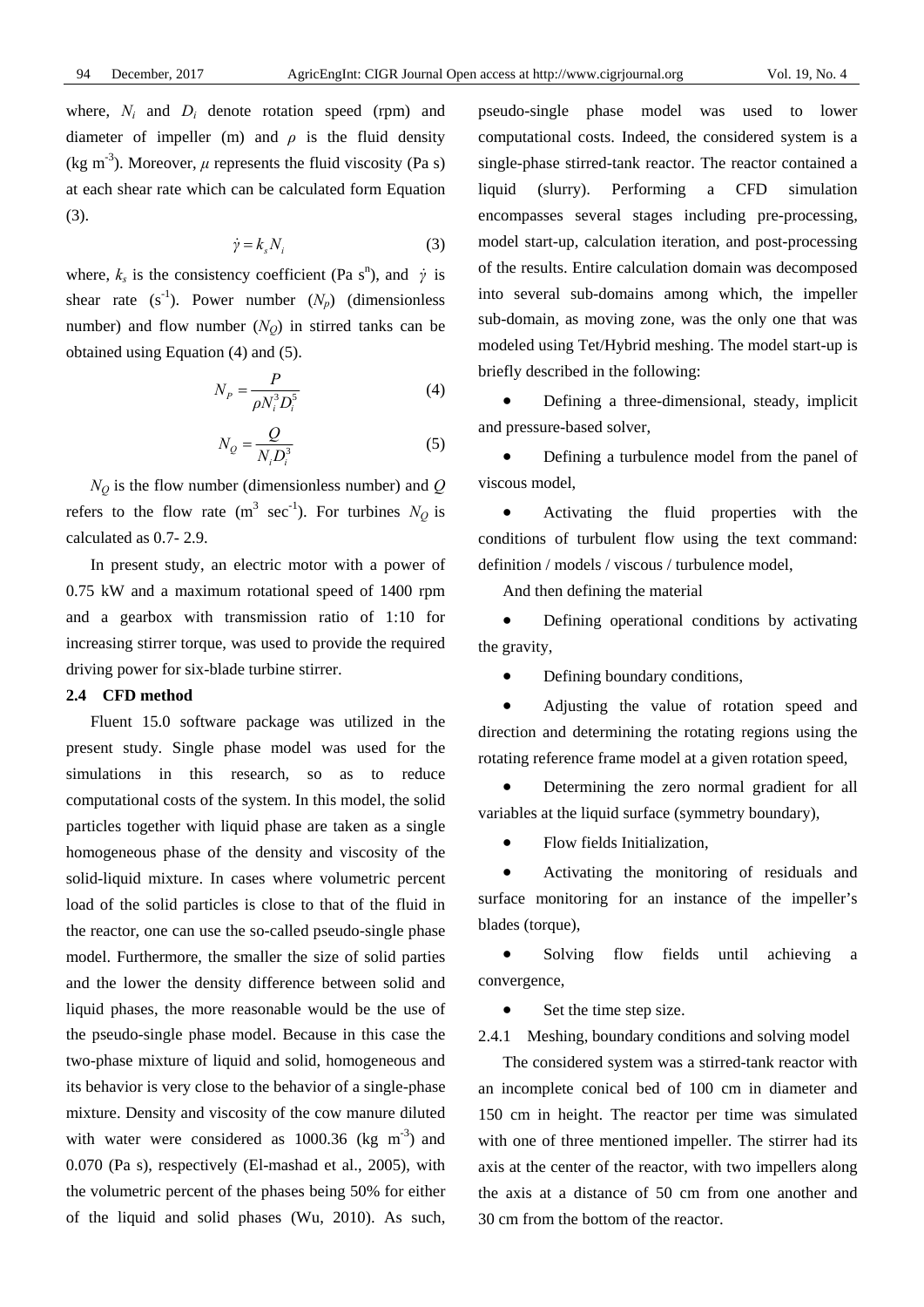Tet/Hybrid meshing was used to mesh the system. Combining structured meshes with unstructured ones, the meshing approach is commonly used for complex geometries. In addition, in order to verify the independence of the results from the number of meshes, in each simulation round, the existing meshing became smaller before relaunching the simulation. No-slip boundary conditions were applied on the walls. In order to discretize the governing equations the system, QUICK approach was followed, with the resulting discrete equations solved by using SIMPLE algorithm. The governing equations were solved via finite volume method for the entire computational domain of the system, and rotating frame model was utilized to simulate rotational behavior of the stirrer. In this method, the computational domain is decomposed into two zones: rotating zone and stationary zone. All simulations were undertaken three-dimensionally, considering steady-state conditions.

## **3 Results and discussion**

Figure 2 presents velocity contours within vertical plane, demonstrating the sweeping ring from top to the bottom of the reactor. According to the simulation results, six-flat-blade disc turbine impeller is more appropriate than the two other impellers.



a. Six-blade turbine impeller b. Four-blade turbine impeller c. Six-flat-blade disc turbine impeller Figure 2 Velocity contours in the vertical plane of symmetry

As can be seen in the Figure 2, the rings on the lower

part of the impeller hit the bottom of the tank before being diverted toward the walls around, with the outflow from the impellers generating several vortexes along their way backward. As was mentioned before, the impellers drive the flow toward the surrounding walls and then a major portion of the fluid ascend along the wall. Due to the produced radial pressure gradient by tangential movement, this flow returns toward central axis of the tank and, finally, due to gravity, returns toward the stirrer in the form of a depression.

The pitched-blade impeller with angled blades generates both axial and radial flow in low- to mediumviscosity fluids with a down-pumping flow. The impeller produces slightly higher shear at its blade surface than a hydrofoil impeller does, which gives a good balance between pumping and shear action. So this is considered to be a good general-purpose impeller.

Vector variations in velocity field across the vertical plane of symmetry for six-blade turbine impeller are shown in Figure 3. The variations indicate that, a part of the flow move upward while the other part goes down. Further, the velocity vectors reveal chaotic nature of the flow for lower velocities. With reference to the speed contour, the magnitude of velocity is maximal at the blade tips. An axial rotating ring can be observed considering the direction of the outgoing vectors. In Figure 3, the generated rotational rings around each impeller are evident. The rings are generated above and below each of the impellers. Velocity vectors across the horizontal plane well confirm the rotational nature of the flow which is, indeed, of a vortex form. The following figure presents a close view of the velocity vectors across the vertical plane of symmetry. Average flow is determined by the circular movement established in absence of baffles or any other obstacle. According to the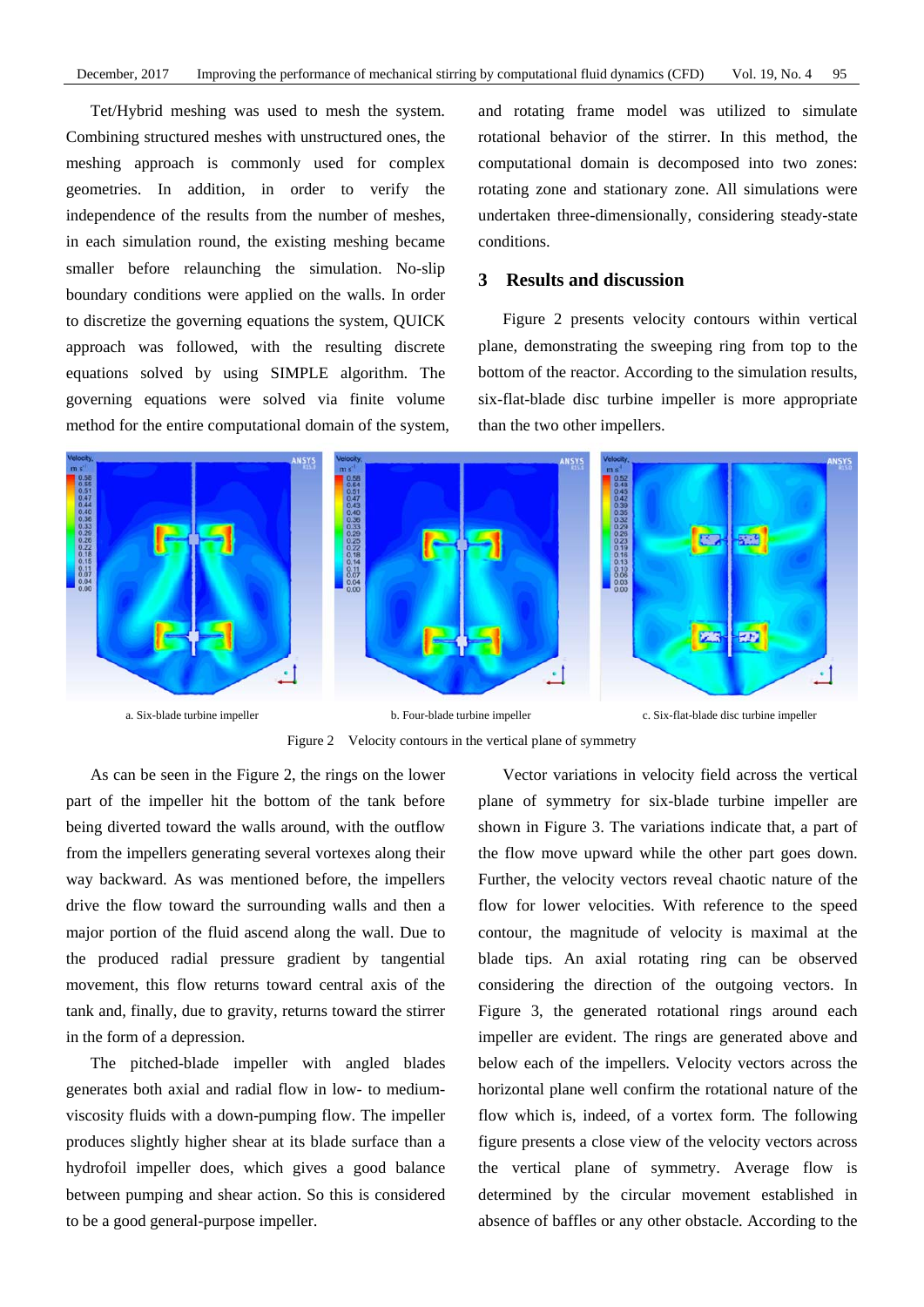Figure 3, it can be seen that the fluid particle followed a circular path in horizontal plane. Further, based on the figures, one can understand that the circular movement is smaller than the tangential movement at almost anywhere within the fluid. Figure 4 represents the designed stirred reactor for biogas production with six-blade turbine impeller as selected stirrer.







Figure 4 The designed stirred reactor for biogas production, l: 3D drawing, r: photo

## **4 Conclusion**

The main purpose of sludge mixing is to homogenize the biogas reactor's content and to avoid the sludge deposits in the bottom area (Manea and Robesco, 2012). In present study, the behavior of three types of impeller inside the biogas reactor was simulated using the rotating frame model and standard *k*-*ε* turbulence model utilizing Fluent 15.0 Software. The simulation results indicated that, the mixing operation was more appropriate for six-blade turbine impeller and its reaction rate was desirable at the center of the reactor where there was region of high velocity. The success of the six-blade turbine impeller was concluded by surveying the flow pattern provided by CFD. This type of impeller provides an axial flow which is desired for homogeneity of fluid. Axial flow occurs when fluid is pushed up or down along the axis or shaft of the impeller. On the other hand, this impeller also provides the maximum mixing zone. However, hosting regions of low velocity, the zones farther from the stirrer suffered from lower mixing operation performance and reaction rate. Determination of the appropriate impeller is caused to lower power consumption and shorter mixing time. The investigation about the effect of the stirrer velocity, the type of substrate and the direction of stirrer on flow pattern and mixing performance can considered as the subjects for future research.

## **References**

- Ahmed, S. U., P. Ranganathan, A. Pandey, and S. Sivaraman. 2010. Computational fluid dynamics modeling of gas dispersion in multi impeller bioreactor. *Journal of Bioscience and Bioengineering*, 109(6): 588–597.
- Cumby, T. R. 1990. Slurry mixing with impellers: Part 1, theory and previous research. *Journal of Agricultural Engineering Research*, 45: 157–173.
- Dehghani, M. A. 2008. Numerical simulation with Fluent 6.3 software. In *Introduction to Computational Fluid Dynamics software and the ability of Fluent software,* ch. 1, Tehran: Naghus Andisheh Press. (In Persian)
- Dickey, D. S. 2001. *Mixing Equipment (Impeller Type): AIChE Equipment Testing Procedure*. 3rd ed. New York: AIChE.